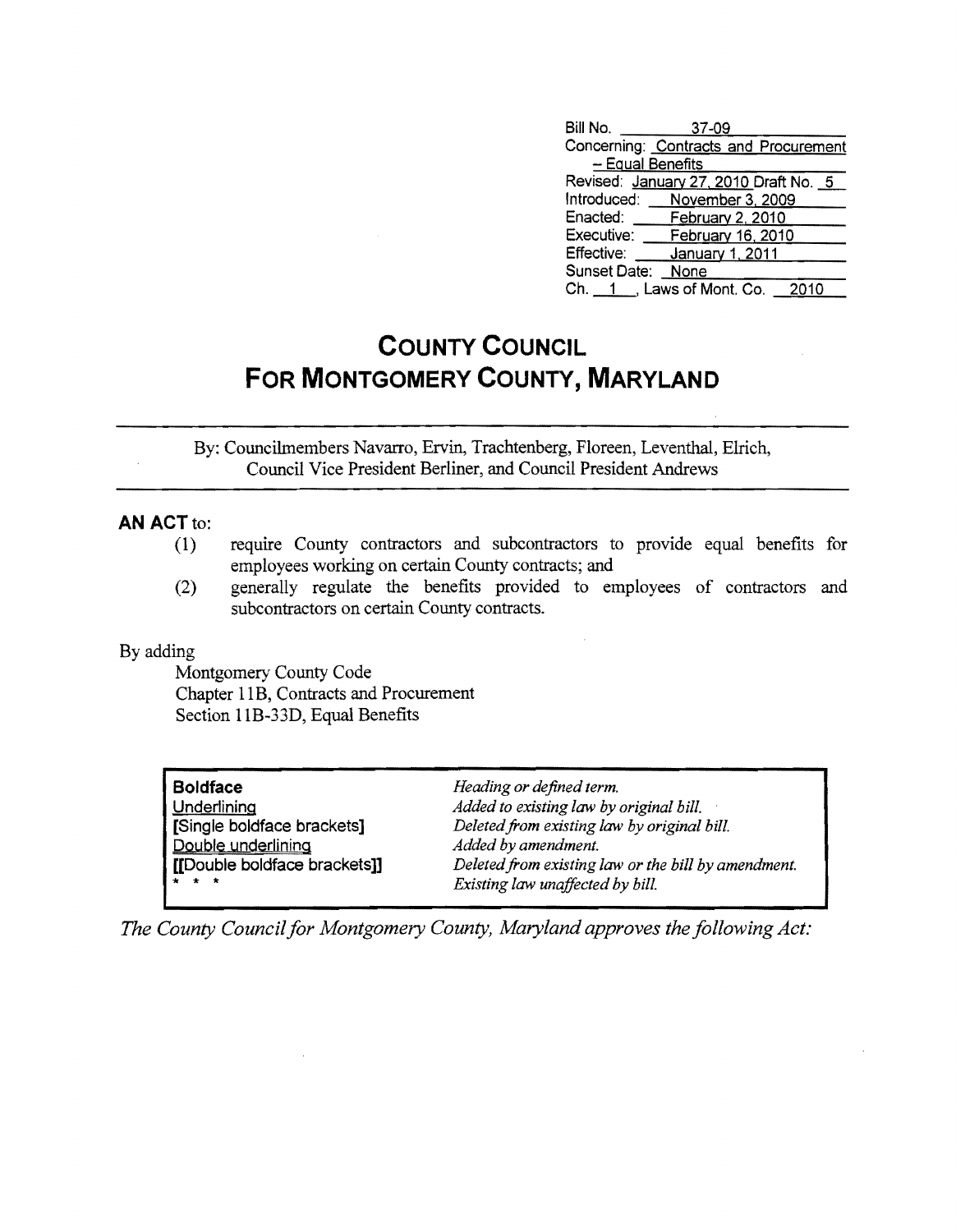$\sigma_{\rm{max}}=0.1$ 

 $\mathcal{A}^{\pm}$ 

| 1  |                                                                     |                                                          | Sec. 1. Section 11B-33D is added as follows:                               |  |
|----|---------------------------------------------------------------------|----------------------------------------------------------|----------------------------------------------------------------------------|--|
| 2  | 11B-33D. Equal Benefits.                                            |                                                          |                                                                            |  |
| 3  | (a)                                                                 |                                                          | <i>Definitions.</i> In this Section, the following words have the meanings |  |
| 4  |                                                                     | indicated:                                               |                                                                            |  |
| 5  |                                                                     |                                                          | <u>Benefit means a plan, program, or policy provided or offered by a</u>   |  |
| 6  | contractor or subcontractor to some or all employees as part of the |                                                          |                                                                            |  |
| 7  |                                                                     | employer's total compensation package. This may include: |                                                                            |  |
| 8  |                                                                     | (1)                                                      | bereavement leave;                                                         |  |
| 9  |                                                                     | (2)                                                      | family medical leave;                                                      |  |
| 10 |                                                                     | (3)                                                      | sick leave;                                                                |  |
| 11 |                                                                     | $\left(4\right)$                                         | health benefits;                                                           |  |
| 12 |                                                                     | (5)                                                      | dental benefits;                                                           |  |
| 13 |                                                                     | $\circ$                                                  | disability insurance;                                                      |  |
| 14 |                                                                     | (7)                                                      | life insurance; and                                                        |  |
| 15 |                                                                     | (8)                                                      | retirement benefits.                                                       |  |
| 16 |                                                                     |                                                          | Cash equivalent means the actual cost to the employer for insurance        |  |
| 17 |                                                                     |                                                          | benefits to the spouse of a married employee, which are not provided to    |  |
| 18 |                                                                     |                                                          | a domestic partner, if:                                                    |  |
| 19 |                                                                     | (1)                                                      | the benefit would be provided to a domestic partner of an                  |  |
| 20 |                                                                     |                                                          | employee if that person were a spouse of the employee; and                 |  |

 $-2-$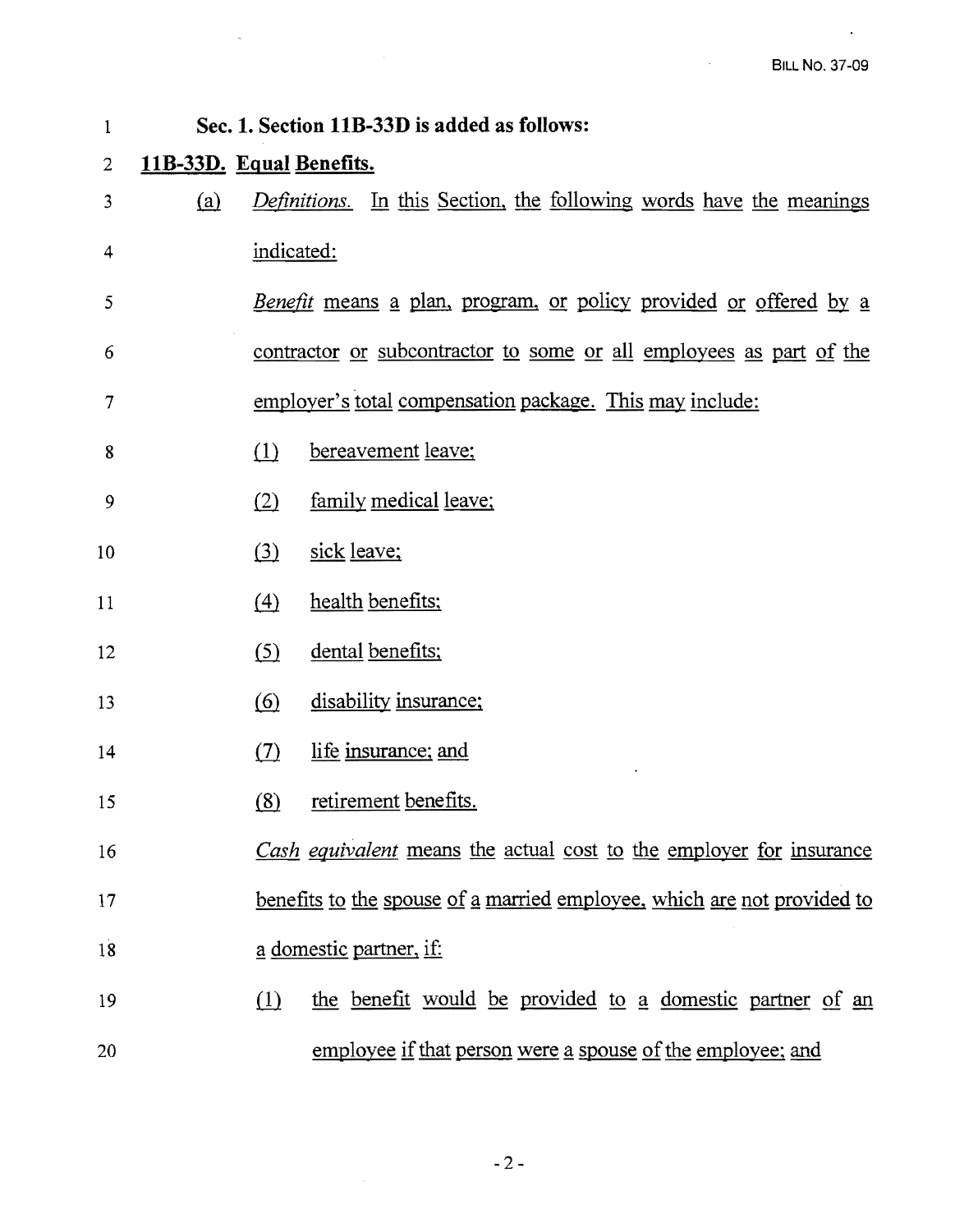| 21 | (2) |          | the employer is unable to provide the benefit to a domestic                   |
|----|-----|----------|-------------------------------------------------------------------------------|
| 22 |     |          | partner of an employee after making a reasonable effort to do so.             |
| 23 |     |          | <i>Contract</i> means a contract for services subject to Section 11B-33A or a |
| 24 |     |          | contract for construction services subject to Section 11B-33C.                |
| 25 |     |          | Domestic partnership means:                                                   |
| 26 | (1) |          | a relationship between two individuals of the same sex that has               |
| 27 |     |          | <u>been licensed as a civil union or marriage in a jurisdiction where</u>     |
| 28 |     |          | such a civil union or marriage is permitted; or                               |
| 29 | (2) |          | an unlicensed relationship between two individuals of the same                |
| 30 |     | sex who: |                                                                               |
| 31 |     | (A)      | share a close personal relationship and are responsible for                   |
| 32 |     |          | each other's welfare;                                                         |
| 33 |     | (B)      | have shared the same legal residence for at least 12                          |
| 34 |     |          | months;                                                                       |
| 35 |     | (C)      | <u>are at least 18 years old;</u>                                             |
| 36 |     | (D)      | have voluntarily consented to the relationship, without                       |
| 37 |     |          | fraud or duress;                                                              |
| 38 |     | (E)      | are not married to, or in a domestic partnership with, any                    |
| 39 |     |          | other person;                                                                 |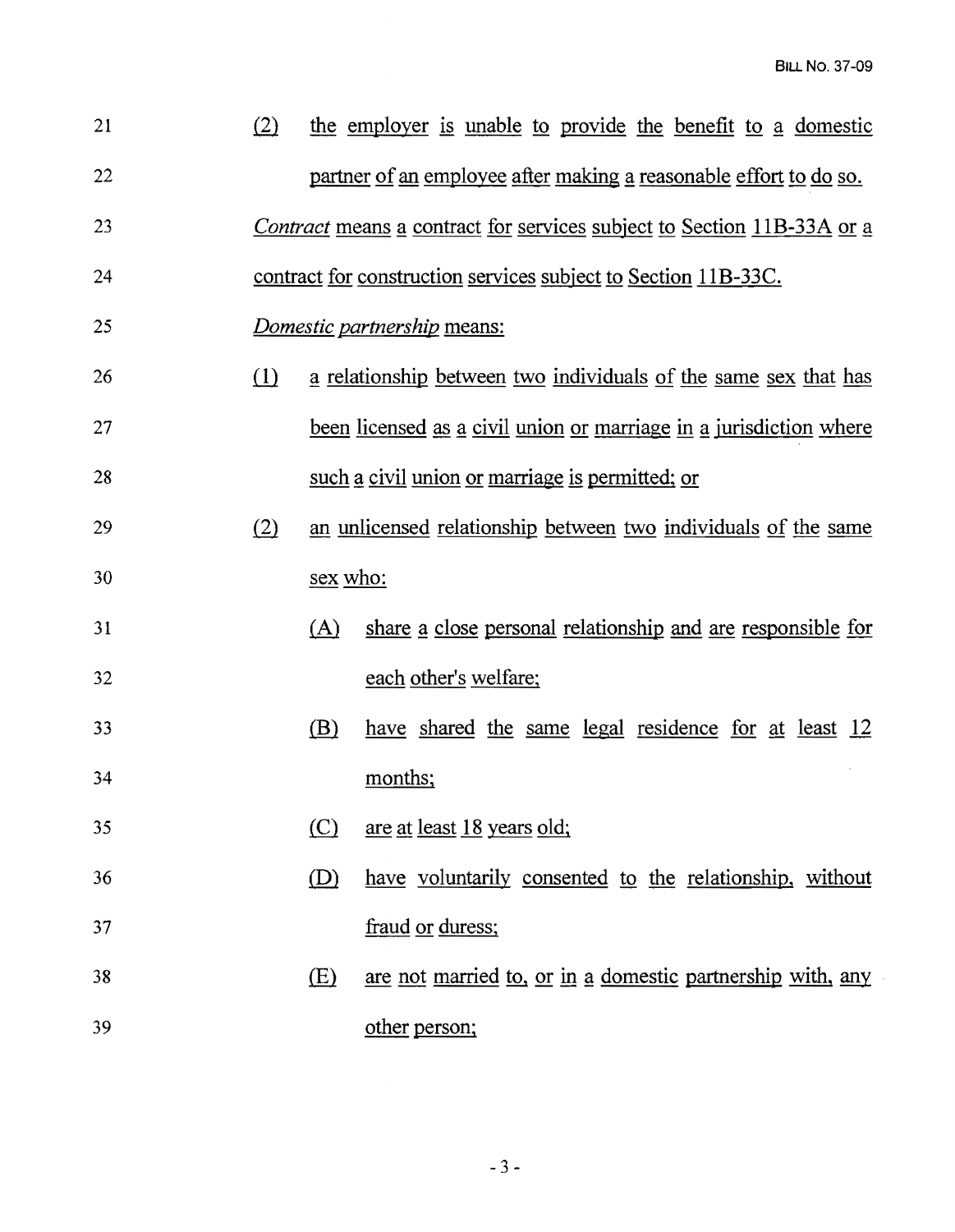$\bar{\psi}$ 

| 40 |            | (F)      | are not related by blood or affinity in a way that would                      |
|----|------------|----------|-------------------------------------------------------------------------------|
| 41 |            |          | disqualify them from marriage under State law if the                          |
| 42 |            |          | employee and partner were opposite sexes;                                     |
| 43 |            | (G)      | are each legally competent to contract;                                       |
| 44 |            | (H)      | share financial and legal obligations; and                                    |
| 45 |            | $\Omega$ | <u>legally register the domestic partnership if a domestic</u>                |
| 46 |            |          | partnership registration system exists in the jurisdiction                    |
| 47 |            |          | where the employee resides.                                                   |
| 48 |            |          | <i>Employee</i> means a person who performs work on a contract in an          |
| 49 |            |          | employment relationship with the contractor or a subcontractor.               |
| 50 | <u>(b)</u> |          | <i>Equal benefits requirement.</i> A contractor or subcontractor must provide |
| 51 |            |          | the same benefits to an employee with a domestic partner as provided to       |
| 52 |            |          | an employee with a spouse. If a benefit cannot reasonably be provided         |
| 53 |            |          | to a domestic partner, the contractor or subcontractor must pay the           |
| 54 |            |          | employee the cash equivalent.                                                 |
| 55 | $\Omega$   |          | <i>Contract requirements.</i> Each contract covered by this Section must:     |
| 56 |            | (1)      | require the contractor and all subcontractors to comply with this             |
| 57 |            |          | Section; and                                                                  |
| 58 |            | (2)      | specify that an aggrieved employee, as a third-party beneficiary,             |
| 59 |            |          | may by civil action recover the cash equivalent of any benefit                |
| 60 |            |          | denied in violation of this Section or other compensable damages.             |
|    |            |          |                                                                               |

 $\mathcal{L}(\mathcal{A})$  and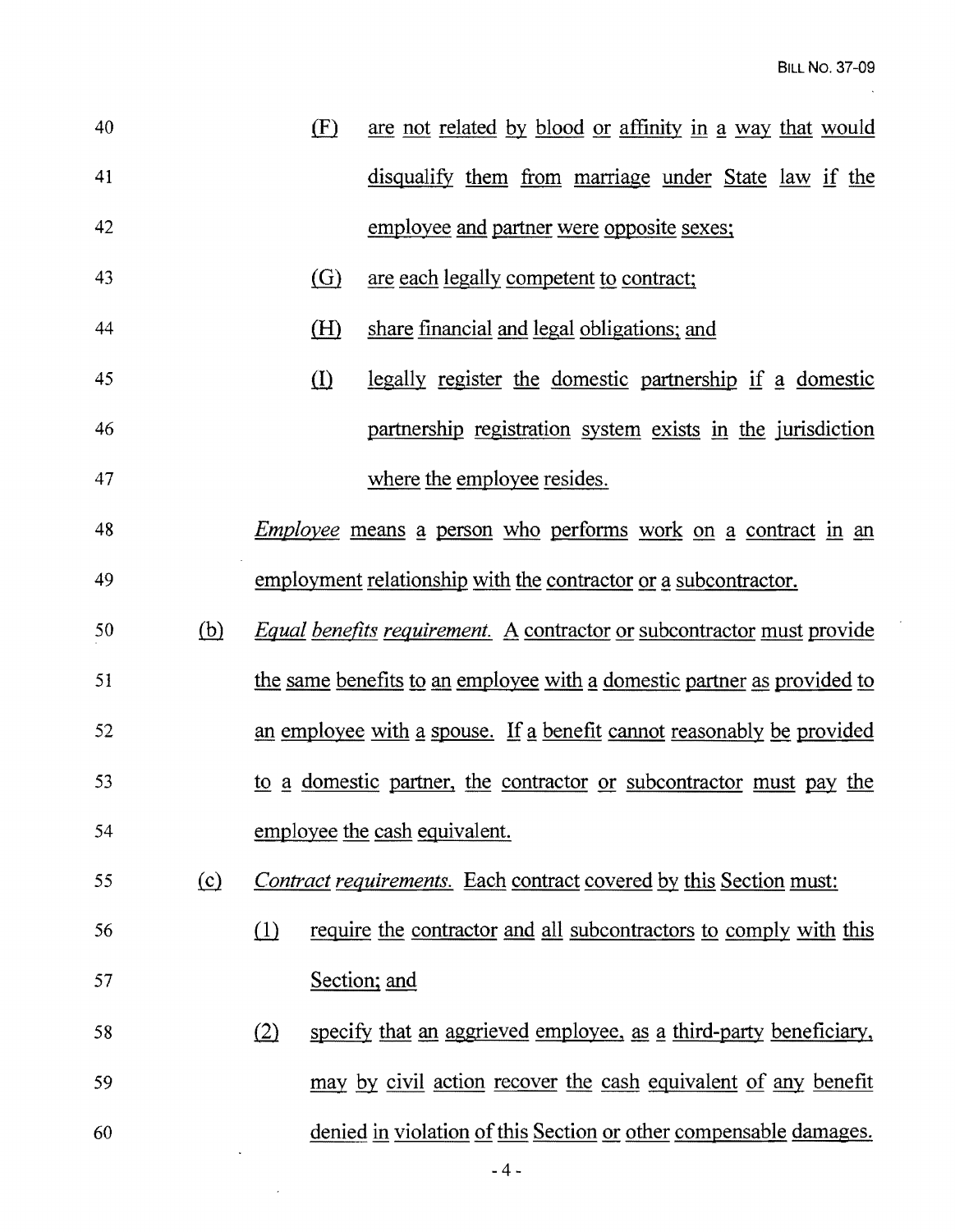## 61 @ *EnfOrcement.*

- 62 (1) The Director or a designee may perform random or regular audits 63 and investigate any complaint of a violation of this Section. If 64 the Director determines that this Section has been violated, the 65 Director must issue a written decision, including appropriate 66 sanctions, and may withhold from payment due the contractor, 67 bending a final decision, an amount sufficient to:
- 68 (i) pay each employee of the contractor or 69 subcontractor the cash equivalent of the benefits 70 denied; and
- 71 (ii) satisfy a liability of a contractor for liquidated 72 damages as provide in this Section.
- <sup>73</sup>*al* A contractor or subcontractor must not discharge or otherwise 74 retaliate against an employee for asserting any right under this 75 Section or for filing a complaint of a violation.
- 76 (3) The sanctions of Section 11B-33(b) which apply to 77 noncompliance with nondiscrimination requirements apply with 78 equal force and scope to noncompliance with this Section.
- 79 (4) Each contract subject to this Section may specify the payment of 80 liquidated damages to the County by the contractor for any 81 **81** noncompliance with this Section.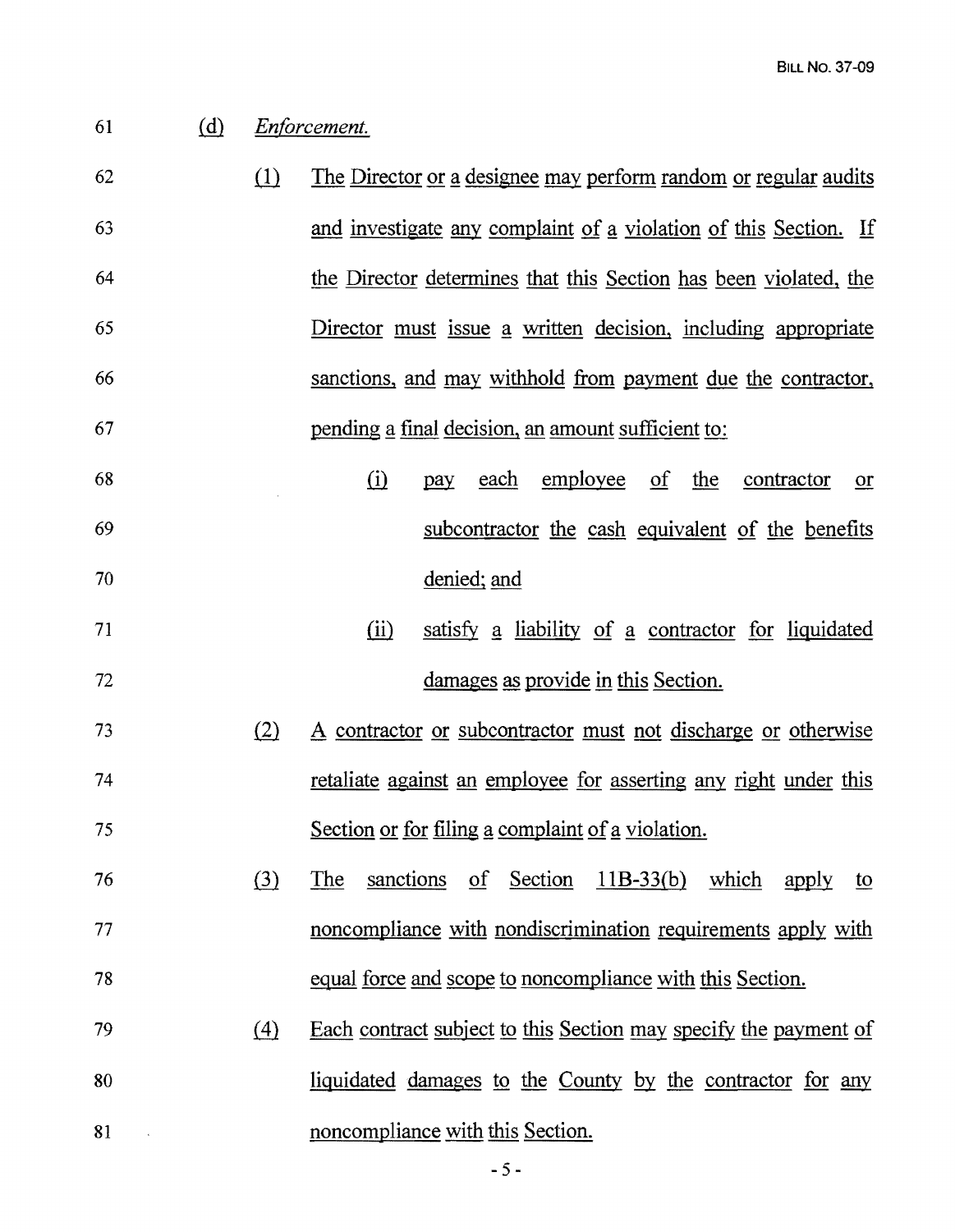| 82 | Each contractor is jointly and severally liable for noncompliance |
|----|-------------------------------------------------------------------|
| 83 | with this Section by a subcontractor.                             |

- $84$  (6) A contractor may appeal a written decision of the Director that 85 the contractor violated this Section to the Chief Administrative<br>86 Officer within 10 working days after receiving a copy of the Officer within  $10$  working days after receiving a copy of the 87 . decision. The Chief Administrative Officer must designate a 88 hearing officer to conduct a hearing under Chapter 2A after  $\mathcal{M}=\{M_{\rm eff}\}_{\rm eff}$ 89 **receiving a timely appeal.** If the contractor does not appeal a 90 written decision within 10 working days after receipt, the 91 decision of the Director becomes final and binding.
- 92 (e) *Report.* The Chief Administrative Officer must report annually to the 93 Council and Executive on the operation of and compliance with this 94 Section.

95 **Sec. 2. Effective Date.** This Act applies to any contract awarded on or after 96 January 1, 2011, but does not apply to any renewal or extension of a contract that was 97 originally awarded before January 1, 2011.